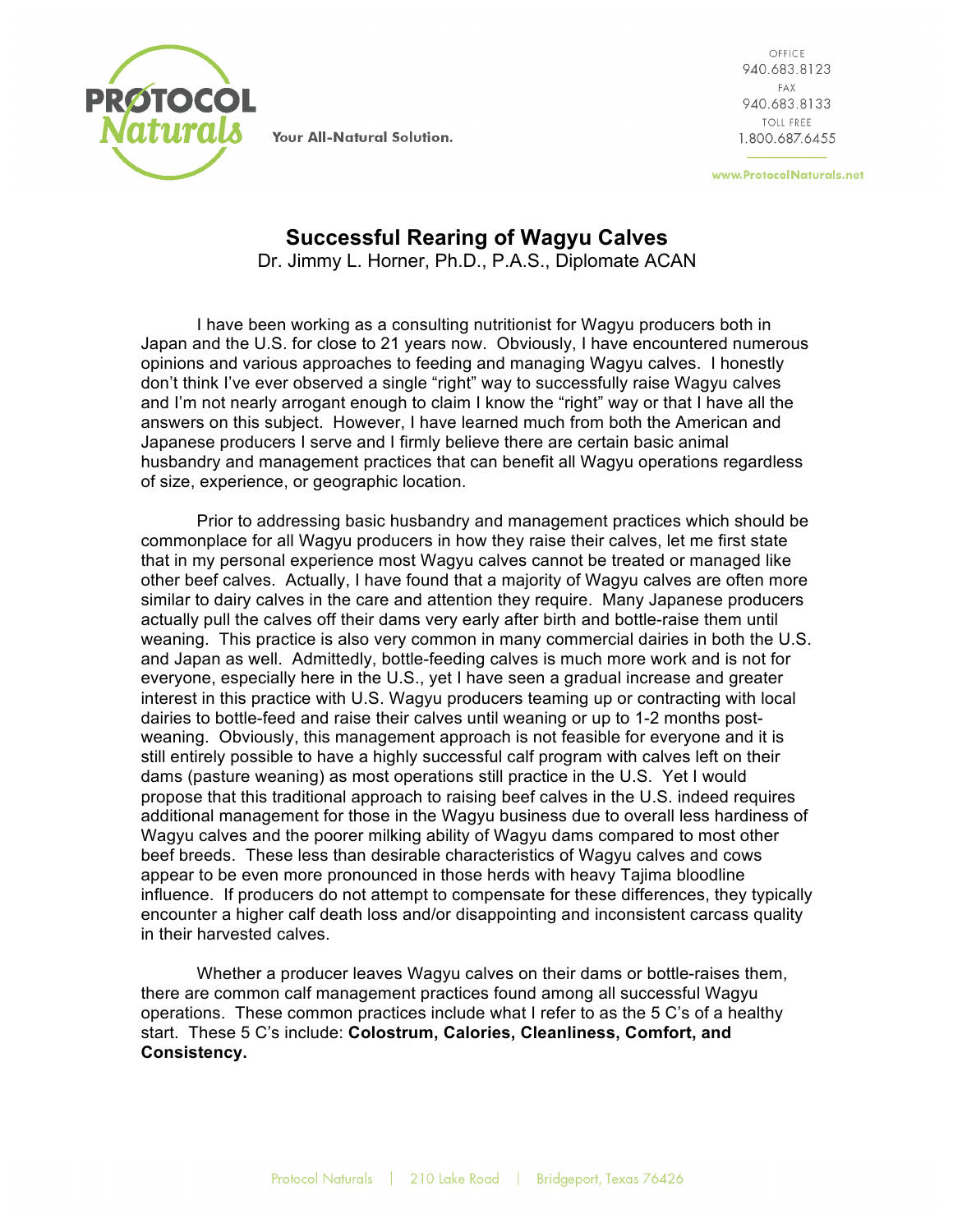**Colostrum**-many of my bottle-raising herds will check their colostrum quality with a colostrometer to ensure newborn calves receive only high quality colostrum with acceptable antibody levels. First calf heifers are notorious for producing lower quality colostrum so their calves are often weaker and less thrifty than those calves born to older cows and as a result calves born to first calf heifers have a higher mortality rate. If you're not into bottle-raising your calves and are in the majority of U.S. producers which pasture wean, you can still ensure your calves receive higher quality colostrum by taking good care of the dam through proper nutrition and a good mineral and vaccination program. Cows with mineral deficiencies produce lower quality colostrum since they are immune-suppressed.

Several minerals and vitamins are critical to a healthy immune system and production of high quality colostrum including phosphorus, selenium, zinc, vitamin A and vitamin E. E. coli scours are the leading cause of death in the U.S. calf herd and as soon as the calf begins nursing and makes contact with the dam's udder, it has inoculated itself with a high concentration of E. coli bacteria. Vaccination of dams with an E. coli vaccine before calving to increase maternal antibodies and their overall colostrum quality works well in minimizing problems with E. coli scours. This practice is even more important in first calf heifers with their significantly lower colostrum quality. Whether bottle-raising or pasture weaning, newborn calves need to ingest colostrum as soon as possible after birth. Colostrum administration via esophageal tube is sometimes necessary in pastureweaned calves that refuse to nurse or whose dams refuse to let them nurse initially. Commercial colostrum supplements are sometimes needed as well especially in calves born to first calf heifers.

**Calories**-calves should have access to a fresh, high quality starter or creep feed as soon after birth as possible. Creep feeding is a must in pasture-weaned situations since most Wagyu dams simply don't milk that well. Early weaning is also critical in pastureweaned calves for this same reason. Most top Wagyu producers typically wean calves by 3-4 months and usually no later than 5 months of age. However, the single best criterion for optimal weaning time is not age, but how well the calf is eating. My firm has conducted research which demonstrates that once the calf is consuming at least 2 lbs. of starter grain daily for 3 consecutive days then it is ready to wean. Both creep feeding and early weaning have been proven to lead to a higher quality, heavier marbled carcass. Weather extremes also contribute to additional calories needed by calves and although water does not contain calories, calves eat better, gain more weight, and scour less when fresh water is available. Some Japan producers add water soluble electrolytes to drinking water available to young calves which is an excellent means of preventing dehydration in calves during extreme heat or cold.

**Cleanliness**-baby calves always excel in clean, dry conditions. If cows are brought in before calving, the maternity area must be kept clean and as free of manure as possible. Cows should not be allowed to calve in wet, muddy or dirty areas at any time. If calves are not born in clean, dry conditions then they will be exposed to a variety of diseasecausing organisms such as E. coli, Salmonella, and an array of other pathogens. The